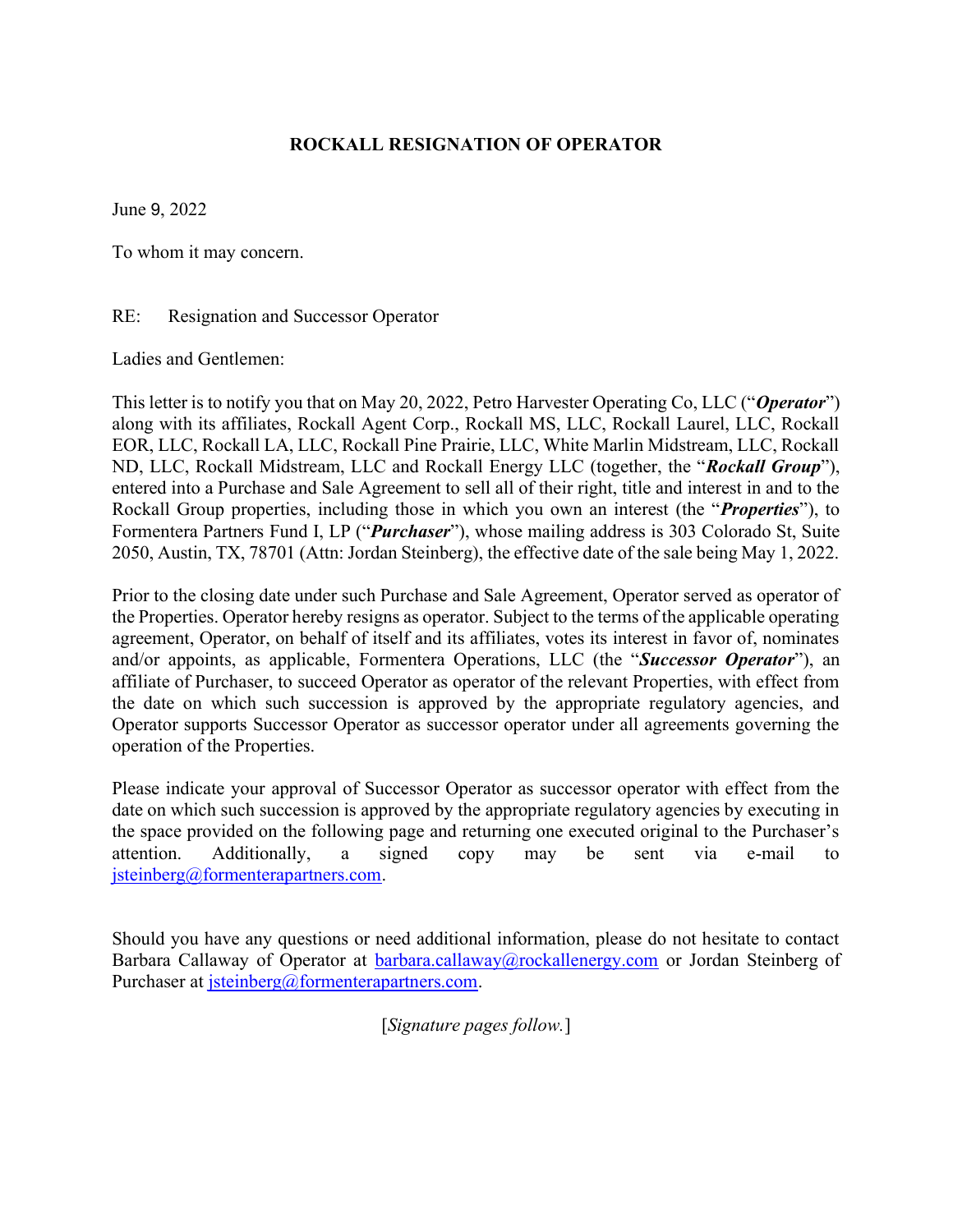Sincerely yours,

## DAVID MIRKIN

 $By: \frac{\partial y}{\partial y}$ 

Name: David Mirkin Title: SVP and CFO